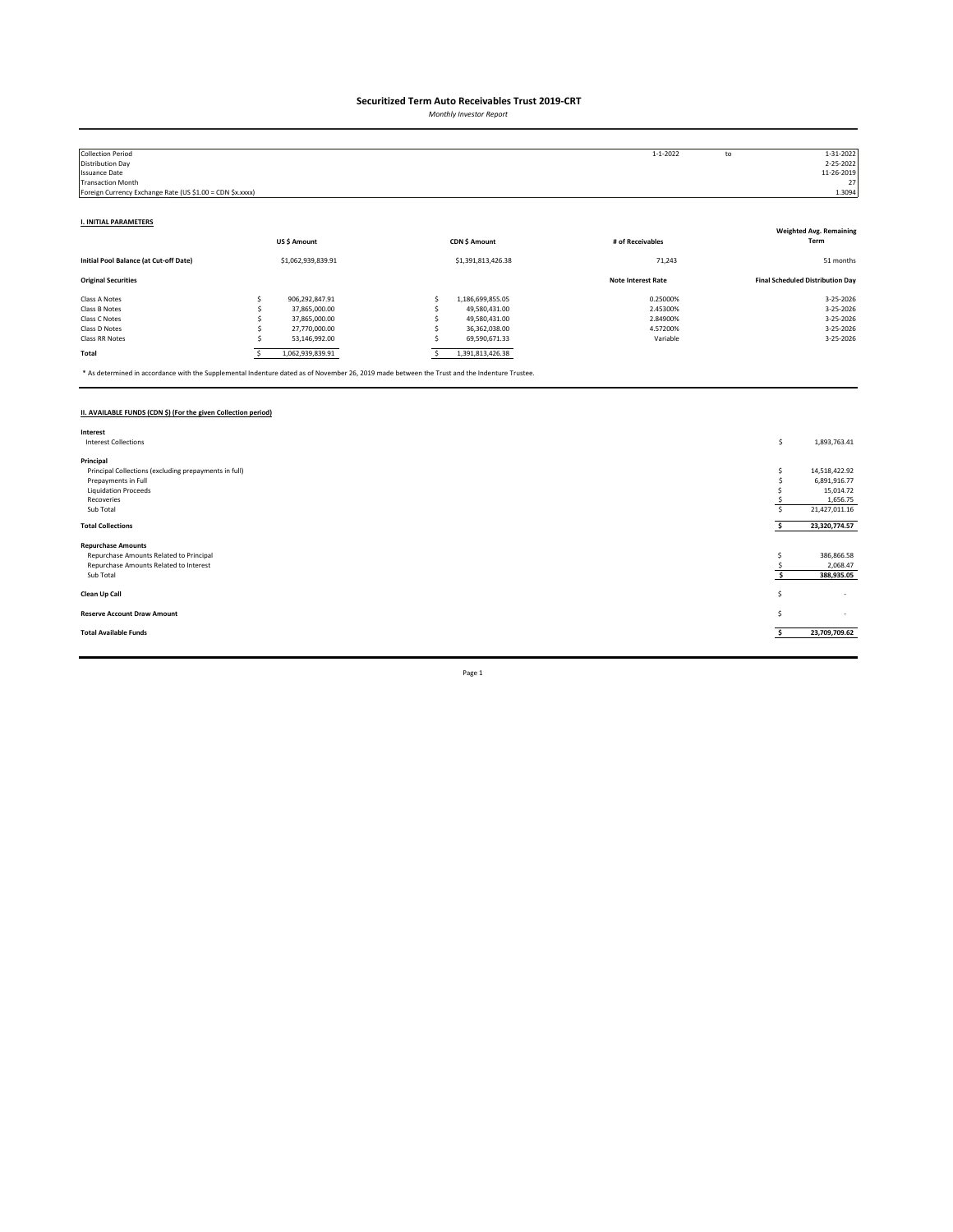*Monthly Investor Report*

| <b>Collection Period</b>                                  | $1 - 1 - 2022$ | to | 1-31-2022  |
|-----------------------------------------------------------|----------------|----|------------|
| <b>Distribution Day</b>                                   |                |    | 2-25-2022  |
| <b>Issuance Date</b>                                      |                |    | 11-26-2019 |
| <b>Transaction Month</b>                                  |                |    | 27         |
| Foreign Currency Exchange Rate (US \$1.00 = CDN \$x.xxxx) |                |    | 1.3094     |

#### **III. DISTRIBUTIONS**

| <b>Distribution</b>                                                                                                                                                                                                                                                                         |         | <b>Class A-D Share</b><br>(CDN <sub>5</sub> )                                                                                          |                    | <b>Class RR Share</b><br>(CDN <sub>5</sub> )                                                                        |            | <b>Amount Payable</b><br>(CDN <sub>5</sub> ) |    | <b>Distributions</b><br>(CDN <sub>5</sub> ) |     | Shortfall<br>(CDN <sub>5</sub> ) |     | <b>Carryover Shortfall</b><br>(CDN <sub>5</sub> ) |              | <b>Remaining Available</b><br>Funds<br>(CDN <sub>5</sub> ) |
|---------------------------------------------------------------------------------------------------------------------------------------------------------------------------------------------------------------------------------------------------------------------------------------------|---------|----------------------------------------------------------------------------------------------------------------------------------------|--------------------|---------------------------------------------------------------------------------------------------------------------|------------|----------------------------------------------|----|---------------------------------------------|-----|----------------------------------|-----|---------------------------------------------------|--------------|------------------------------------------------------------|
| (1) Trustee Fees and Expenses                                                                                                                                                                                                                                                               |         |                                                                                                                                        |                    |                                                                                                                     | \$         |                                              | Ŝ  |                                             | s   |                                  | Ŝ   |                                                   | s            | 23,709,709.62                                              |
| (2) Servicing Fee                                                                                                                                                                                                                                                                           |         |                                                                                                                                        |                    |                                                                                                                     |            |                                              | Ś  |                                             | \$. |                                  | Ś   |                                                   | Ś            | 23,709,709.62                                              |
| (3) (i) Class A Fixed Rate Swap Payment <sup>(1)</sup>                                                                                                                                                                                                                                      | Ś       | 158,153.57                                                                                                                             | -S                 | 8,323.88                                                                                                            | .S         | 166,477.45                                   |    | 166,477.45 \$                               |     |                                  |     |                                                   | Š.           | 23,543,232.17                                              |
| (ii) First Priority Principal Payment <sup>(2)</sup>                                                                                                                                                                                                                                        | Ś       |                                                                                                                                        | Ś                  |                                                                                                                     | Ś          |                                              | Ś  |                                             | \$. |                                  |     |                                                   | Ś            | 23,543,232.17                                              |
| (iii) Class B Fixed Rate Swap Payment <sup>(1)</sup>                                                                                                                                                                                                                                        |         | 6,607.67                                                                                                                               | <b>S</b>           | 347.77                                                                                                              | s.         | 6,955.44 \$                                  |    | 6,955.44 \$                                 |     |                                  |     |                                                   | Ś            | 23,536,276.73                                              |
| (iv) Second Priority Principal Payment <sup>(2)</sup>                                                                                                                                                                                                                                       |         |                                                                                                                                        | Ś                  | ٠                                                                                                                   | Š.         |                                              | \$ |                                             | Ŝ.  |                                  |     |                                                   | Ś            | 23,536,276.73                                              |
| Class C Fixed Rate Swap Payment <sup>(1)</sup><br>(v)                                                                                                                                                                                                                                       |         | 6,607.67                                                                                                                               | -S                 | 347.77 \$                                                                                                           |            | 6,955.44 \$                                  |    | 6,955.44 \$                                 |     |                                  |     |                                                   | Ś            | 23,529,321.29                                              |
| (vi) Third Priority Principal Payment <sup>(2)</sup>                                                                                                                                                                                                                                        |         | 10,781,823.69                                                                                                                          | -S                 | 567,464.40 \$                                                                                                       |            | 11,349,288.09 \$                             |    | 11,349,288.09 \$                            |     |                                  | Ś   |                                                   | Ś            | 12,180,033.20                                              |
| (vii) Class D Fixed Rate Swap Payment <sup>(1)</sup>                                                                                                                                                                                                                                        |         | 4,846.03 \$                                                                                                                            |                    | 255.05 \$                                                                                                           |            | 5,101.08 \$                                  |    | $5,101.08$ \$                               |     |                                  |     |                                                   | Š.           | 12,174,932.12                                              |
| (viii) Regular Principal Payment <sup>(2)</sup>                                                                                                                                                                                                                                             | Ś       | 10,095,900.81 \$                                                                                                                       |                    | 531,363.20                                                                                                          | s.         | 10,627,264.01 \$                             |    | 10,627,264.01 \$                            |     |                                  |     |                                                   | <sup>s</sup> | 1,547,668.11                                               |
| (9) Reserve Account replenishment                                                                                                                                                                                                                                                           |         |                                                                                                                                        |                    |                                                                                                                     |            |                                              | Ś  |                                             |     |                                  |     |                                                   |              | 1,547,668.11                                               |
| (10) Senior Swap Termination Payment, if any                                                                                                                                                                                                                                                |         |                                                                                                                                        |                    |                                                                                                                     |            |                                              |    |                                             |     |                                  |     |                                                   |              | 1,547,668.11                                               |
| (11) Subordinated Swap Termination Payment                                                                                                                                                                                                                                                  |         |                                                                                                                                        |                    |                                                                                                                     |            |                                              |    |                                             |     |                                  |     |                                                   |              | 1,547,668.11                                               |
| (12) Additional Trustee Fees and Expenses<br>(13) Other Expenses <sup>(3)</sup>                                                                                                                                                                                                             |         |                                                                                                                                        |                    |                                                                                                                     |            |                                              |    |                                             |     |                                  |     |                                                   |              | 1,547,668.11                                               |
| (14) Share of Remaining Available Funds                                                                                                                                                                                                                                                     |         |                                                                                                                                        |                    | 77,367.51                                                                                                           |            | 317.95<br>1,547,350.15 \$                    | -S | 317.95 S                                    |     |                                  |     |                                                   | S            | 1,547,350.15                                               |
| Total                                                                                                                                                                                                                                                                                       |         | 1,469,982.64 \$<br>22,523,922.08 \$                                                                                                    |                    | 1,185,469.59                                                                                                        | - S<br>- Ś | 23,709,709.62 \$                             |    | 1,547,350.15<br>23,709,709.62 \$            |     | N/A<br>$\sim$                    | \$. | N/A<br>$\sim$                                     | \$.          | $\sim$                                                     |
| <b>Total Principal Payments</b><br>First Priority Principal Payment <sup>(2)</sup><br>Second Priority Principal Payment <sup>(2)</sup><br>Third Priority Principal Payment <sup>(2)</sup><br>Regular Principal Payment <sup>(2)</sup><br>Total<br>Amounts deposited by Swap Counterparty or | Ś<br>Š. | <b>Class A-D Share</b><br>(CDN <sub>5</sub> )<br>10,781,823.69<br>10,095,900.81 \$<br>20,877,724.50<br><b>Note Liquidation Account</b> | Ś<br>Ś<br>-S<br>-Ś | <b>Class RR Share</b><br>(CDN <sub>5</sub> )<br>567,464.40<br>531,363.20<br>1,098,827.61<br><b>Class RR Account</b> |            |                                              |    |                                             |     |                                  |     |                                                   |              |                                                            |
| <b>Administrative Agent</b>                                                                                                                                                                                                                                                                 |         | (US <sub>5</sub> )                                                                                                                     |                    | (US <sub>5</sub> )                                                                                                  |            |                                              |    |                                             |     |                                  |     |                                                   |              |                                                            |
| <b>Total Amounts Deposited</b>                                                                                                                                                                                                                                                              | \$      | 16,072,747.53 \$                                                                                                                       |                    | 845,934.08                                                                                                          |            |                                              |    |                                             |     |                                  |     |                                                   |              |                                                            |
| Amounts to be distributed to Noteholders                                                                                                                                                                                                                                                    |         | (US S)                                                                                                                                 |                    | (US S)                                                                                                              |            |                                              |    |                                             |     |                                  |     |                                                   |              |                                                            |
| Note Interest <sup>(4)</sup>                                                                                                                                                                                                                                                                | Ś       | 128,250.43 \$                                                                                                                          |                    | 6,750.02                                                                                                            |            |                                              |    |                                             |     |                                  |     |                                                   |              |                                                            |
| Principal Payment <sup>(5)</sup>                                                                                                                                                                                                                                                            | S       | 15,944,497.10 \$                                                                                                                       |                    | 839,184.06                                                                                                          |            |                                              |    |                                             |     |                                  |     |                                                   |              |                                                            |
| Total                                                                                                                                                                                                                                                                                       | Ś       | 16,072,747.53 \$                                                                                                                       |                    | 845,934.08                                                                                                          |            |                                              |    |                                             |     |                                  |     |                                                   |              |                                                            |
| Shortfall                                                                                                                                                                                                                                                                                   |         |                                                                                                                                        | Ś                  |                                                                                                                     |            |                                              |    |                                             |     |                                  |     |                                                   |              |                                                            |
| Carryover shortfall                                                                                                                                                                                                                                                                         |         | ٠                                                                                                                                      |                    |                                                                                                                     |            |                                              |    |                                             |     |                                  |     |                                                   |              |                                                            |

<sup>(1)</sup> US \$ amount to pay interest on the Notes is obtained through Swap Agreement or by conversion of CDN \$ by the Administrative Agent if a Swap Termination Event has occurred and deposited to the Note Liquidation Account <sup>(2)</sup> US \$ amount to pay principal on the Notes is obtained through Swap Agreement or by conversion of CDN \$ by the Administrative Agent if a Swap Termination Event has occurred and deposited to the Note Liquidation Accoun

(3) Inclusive of other trust expenses accrued since the Issuance date.

<sup>(4)</sup> Sequential by Class of Notes based on the Accrued Note Interest for the respective Class A-D. Class RR amounts are calculated based on Class RR proportion as defined in the Offering Memorandum, as applicable.

<sup>P)</sup> For Class A-D paid pro rata by Class based on the respective Target Principal Allocation unless and until the occurrence of a Sequential Principal Payment Trigger Event, after which principal would be paid sequentiall

#### **IV. NOTEHOLDER PAYMENTS**

|                               | <b>Noteholder Interest Payments</b> |                                                 |         | <b>Noteholder Principal Payments</b> |                                                 | <b>Total Payment</b> |                                                 |
|-------------------------------|-------------------------------------|-------------------------------------------------|---------|--------------------------------------|-------------------------------------------------|----------------------|-------------------------------------------------|
|                               | Actual                              | Per \$1.000 Original<br><b>Principal Amount</b> |         | Actual                               | Per \$1.000 Original<br><b>Principal Amount</b> | Actual               | Per \$1.000 Original<br><b>Principal Amount</b> |
| US \$ Amounts                 |                                     |                                                 |         |                                      |                                                 |                      |                                                 |
| Class A Notes                 | 52.423.28 \$                        |                                                 | 0.05784 | 14.310.245.62 \$                     | 15.78987                                        | 14.362.668.90 \$     | 15,84771                                        |
| Class B Notes                 | 21.490.73 S                         |                                                 | 0.56756 | 597.883.40 S                         | 15.78987                                        | 619.374.13 \$        | 16.35743                                        |
| Class C Notes                 | 24.960.08 \$                        |                                                 | 0.65919 | 597.883.40 \$                        | 15.78987                                        | 622.843.48 \$        | 16,44906                                        |
| Class D Notes                 | 29,376.34 \$                        |                                                 | 1.05784 | 438.484.67 \$                        | 15.78987                                        | 467.861.01 \$        | 16,84771                                        |
| Class RR Notes <sup>(6)</sup> | 6.750.02 \$                         |                                                 | 0.12701 | 839.184.06 \$                        | 15.78987                                        | 845.934.08 \$        | 15.91688                                        |
| Total (US \$)                 | 135,000.45                          |                                                 |         | 16,783,681.16                        |                                                 | 16,918,681.61        |                                                 |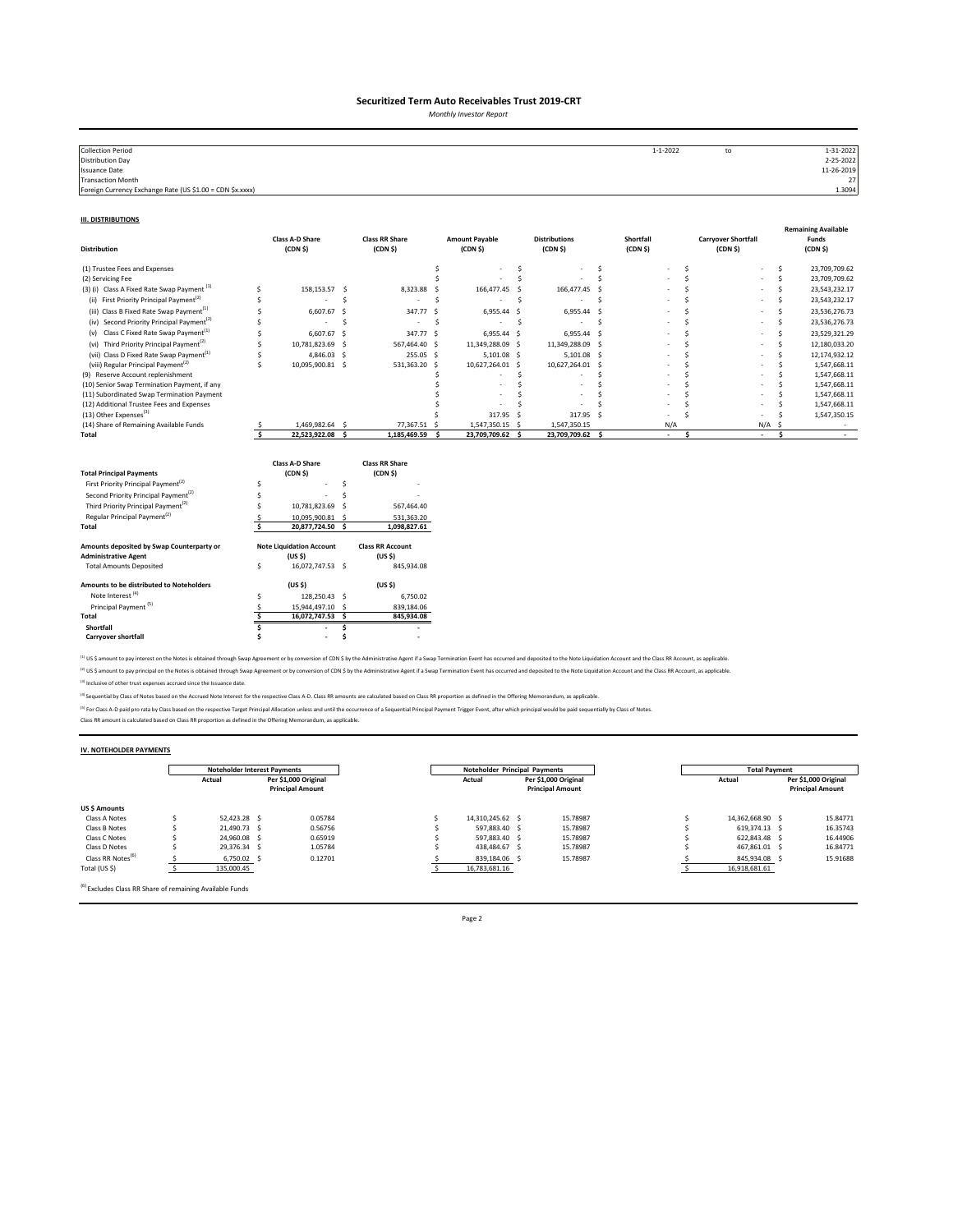*Monthly Investor Report*

| <b>Collection Period</b><br><b>Distribution Day</b><br><b>Issuance Date</b><br><b>Transaction Month</b><br>Foreign Currency Exchange Rate (US \$1.00 = CDN \$x.xxxx)                                               |                                                                                                                                                                        |                                                                                                      |                                                                            |                                                                  | $1 - 1 - 2022$                                                                                                                                       | to                                                                                                          | 1-31-2022<br>2-25-2022<br>11-26-2019<br>27<br>1.3094                       |
|--------------------------------------------------------------------------------------------------------------------------------------------------------------------------------------------------------------------|------------------------------------------------------------------------------------------------------------------------------------------------------------------------|------------------------------------------------------------------------------------------------------|----------------------------------------------------------------------------|------------------------------------------------------------------|------------------------------------------------------------------------------------------------------------------------------------------------------|-------------------------------------------------------------------------------------------------------------|----------------------------------------------------------------------------|
| <b>V. NOTES BALANCE</b>                                                                                                                                                                                            |                                                                                                                                                                        |                                                                                                      |                                                                            |                                                                  |                                                                                                                                                      |                                                                                                             |                                                                            |
|                                                                                                                                                                                                                    |                                                                                                                                                                        | <b>Beginning of Period</b>                                                                           |                                                                            |                                                                  |                                                                                                                                                      | <b>End of Period</b>                                                                                        |                                                                            |
| <b>Notes</b>                                                                                                                                                                                                       | Balance (US \$)                                                                                                                                                        | Balance (CDN \$)                                                                                     | <b>Note Factor</b>                                                         |                                                                  | Balance (US \$)                                                                                                                                      | Balance (CDN \$)                                                                                            | <b>Note Factor</b>                                                         |
| Class A Notes<br>Class B Notes<br>Class C Notes<br>Class D Notes<br>Class RR Notes<br>Total                                                                                                                        | 251,631,735.40 \$<br>\$<br>10,513,197.46<br>s.<br><b>s</b><br>10,513,197.46<br>-S<br>s<br>7,710,325.98 \$<br>\$<br>14,756,234.55<br>-S<br>Ŝ<br>\$<br>295,124,690.84 \$ | 329,486,594.33<br>13,765,980.74<br>13,765,980.74<br>10,095,900.81<br>19,321,813.56<br>386,436,270.17 | 0.2776495<br>0.2776495<br>0.2776495<br>0.2776495<br>0.2776495<br>0.2776495 |                                                                  | 237,321,489.78 \$<br>\$<br>9,915,314.05 \$<br>\$<br>9,915,314.05 \$<br>\$<br>7,271,841.31 \$<br>\$<br>13,917,050.49<br>\$<br>\$<br>278,341,009.68 \$ | 310,748,758.71<br>12,983,112.21<br>12,983,112.21<br>9,521,748.98<br>18,222,985.95<br>- \$<br>364,459,718.03 | 0.2618596<br>0.2618596<br>0.2618596<br>0.2618596<br>0.2618596<br>0.2618596 |
| VI. POOL INFORMATION (CDN \$)                                                                                                                                                                                      |                                                                                                                                                                        |                                                                                                      |                                                                            |                                                                  |                                                                                                                                                      |                                                                                                             |                                                                            |
| Pool Information                                                                                                                                                                                                   |                                                                                                                                                                        |                                                                                                      |                                                                            | <b>Beginning of Period</b>                                       |                                                                                                                                                      |                                                                                                             | <b>End of Period</b>                                                       |
| Weighted average APR<br>Weighted average Remaining Term<br>Number of Receivables Outstanding<br>Pool Balance<br>Pool Factor                                                                                        |                                                                                                                                                                        |                                                                                                      |                                                                            | 6.19%<br>30 Months<br>36,042<br>Ś<br>386,436,270.17<br>0.2776495 |                                                                                                                                                      |                                                                                                             | 6.20%<br>29 Months<br>34,944<br>364,459,718.03<br>Ś<br>0.2618596           |
| VII. RECONCILIATION OF RESERVE ACCOUNT (CDN \$)                                                                                                                                                                    |                                                                                                                                                                        |                                                                                                      |                                                                            |                                                                  |                                                                                                                                                      |                                                                                                             |                                                                            |
| Beginning Reserve Account Balance (as of Closing)<br>Reserve Account Deposits Made<br>Reserve Account Draw Amount<br><b>Ending Reserve Account Balance</b>                                                         |                                                                                                                                                                        |                                                                                                      |                                                                            |                                                                  |                                                                                                                                                      |                                                                                                             | \$<br>3,479,533.57<br>\$<br>-\$<br>-\$<br>3,479,533.57                     |
| <b>Specified Reserve Account Balance</b>                                                                                                                                                                           |                                                                                                                                                                        |                                                                                                      |                                                                            |                                                                  |                                                                                                                                                      |                                                                                                             | \$<br>3,479,533.57                                                         |
| VIII. DELINQUENT RECEIVABLES (CDN \$)                                                                                                                                                                              |                                                                                                                                                                        |                                                                                                      |                                                                            |                                                                  |                                                                                                                                                      |                                                                                                             |                                                                            |
| <b>Delinquent Receivables</b>                                                                                                                                                                                      |                                                                                                                                                                        |                                                                                                      | # of Receivables                                                           |                                                                  | Amount                                                                                                                                               |                                                                                                             | % of End of Period Pool<br><b>Balance</b>                                  |
| 31 - 60 Days Delinquent<br>61 - 90 Days Delinquent<br>91 - 120 Days Delinquent<br>121 - 180 Days Delinquent<br>181+ Days Delinquent<br><b>Total Delinquent Receivables</b>                                         |                                                                                                                                                                        |                                                                                                      | 95<br>32<br>24<br>40<br>77<br>268                                          |                                                                  | 1,081,123.92<br>\$<br>\$<br>396,154.43<br>\$<br>268,020.52<br>\$<br>342,522.40<br>\$<br>815,152.60<br>\$<br>2,902,973.87                             |                                                                                                             | 0.30%<br>0.11%<br>0.07%<br>0.09%<br>0.22%<br>0.80%                         |
| <b>Repossession Inventory</b>                                                                                                                                                                                      |                                                                                                                                                                        |                                                                                                      | # of Receivables                                                           |                                                                  | Amount                                                                                                                                               |                                                                                                             |                                                                            |
| <b>Beginning of Period Repossession Inventory</b><br>Repossessions in the Current Collection Period<br>Vehicles removed from Inventory in Current Collection Period<br><b>End of Period Repossession Inventory</b> |                                                                                                                                                                        |                                                                                                      | $14\,$<br>$\overline{7}$<br>(10)<br>11                                     |                                                                  | 352,189.06<br>\$<br>\$<br>99,929.03<br>\$<br>(245, 857.01)<br>\$<br>206,261.08                                                                       |                                                                                                             |                                                                            |
| Number of 61+ Delinquent Receivables                                                                                                                                                                               |                                                                                                                                                                        |                                                                                                      |                                                                            |                                                                  |                                                                                                                                                      |                                                                                                             | % of End Of Period<br># Receivables                                        |
| <b>Current Collection Period</b><br>Preceding Collection Period<br>Second preceding Collection Period<br>Three month simple average (current and two prior Collection Periods)                                     |                                                                                                                                                                        |                                                                                                      |                                                                            |                                                                  |                                                                                                                                                      |                                                                                                             | 0.50%<br>0.49%<br>0.45%<br>0.48%                                           |